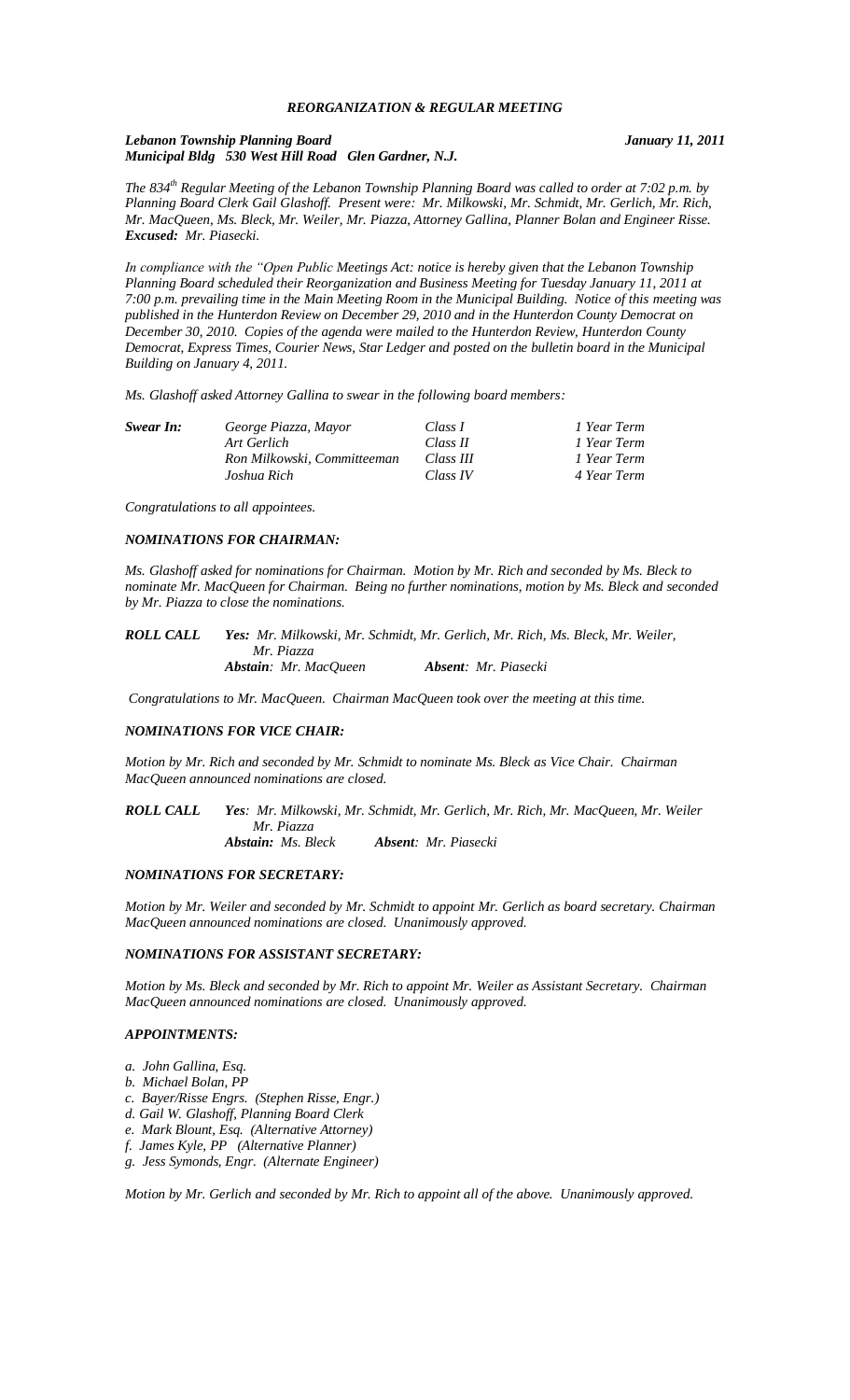## *Lebanon Township Planning Board Reorganization & Business Meeting January 11, 2011 Page 2*

# *ADOPT RESOLUTIONS:*

# *a. Authorizing Agreement for Professional Services*

*Motion by Mr. Gerlich and seconded by Mr. Schmidt to adopt the Agreement for Professional Services. Unanimously approved.*

#### *b. Annual Notice Schedule 2011*

*Ms. Glashoff reviewed for the board the dates for meetings in November & December 2011. Motion by Ms. Bleck and seconded by Mr. Weiler to adopt the Annual Notice Schedule. Unanimously approved.*

# *ADOPT RESOLUTION FOR PROFESSIONALS ON PAY TO PLAY:*

*Motion by Ms. Bleck and seconded by Mr. Gerlich to adopt the Resolution for Professionals on Pay to Play. Unanimously approved.*

# *ADOPT RESOLUTION FOR PROFESSIONAL CONTRACTS:*

- *a. John Gallina, Esq.*
- *b. Michael Bolan, PP*
- *c. Bayer/Risse Engrs. (Stephen Risse, Engr.)*
- *d. Mark Blount, Esq. (Alternate)*
- *e. James Kyle, PP (Alternate)*
- *f. Jess Symonds, Engr. (Alternate)*

*Ms. Glashoff informed the board that in reviewing the contracts for Attorney, Planner & Engineer all the rates are the same as last year. Ms. Glashoff said she is still waiting on contracts from Planner Kyle and Engineer Symonds, they are listed on the agenda for next week. Motion by Ms. Bleck and seconded by Mr. Rich to adopt a-d under contracts. Unanimously approved.*

# *APPOINT REVIEW COMMITTEE:*

*Motion by Mr. Gerlich and seconded by Mr. Rich to keep the same board members on the committee as last year with anyone else being available if needed. Unanimously approved.*

*PRESENTATION OF MINUTES: December 14, 2010 Regular Meeting*

*Motion by Mr. Rich and seconded by Mr. Gerlich to approve the minutes as presented. Unanimously approved.*

#### *ANNOUCEMENT:*

*The Planning Board will hold a Special Meeting on Tuesday January 18, 2011 @ 7:00 p.m. to discuss the Alternative Energy Ordinance. Ms. Glashoff said she will be calling all the people who asked to be notified of the meeting. Mr. Schmidt asked if John Flemming the Zoning Officer would be attending. Ms. Glashoff said he is available if the board wants him at the meeting. The board briefly discussed this issue regarding the wood burning furnaces. Ms. Bleck asked if the board was going to setup how the meeting would be run. Chairman MacQueen said that the board will discuss this later in the meeting.* 

#### *UNFINISHED BUSINESS:*

| Douglas Stryker        | Block #8 Lot #7 |  |
|------------------------|-----------------|--|
| 38 Bonetown Road       | Route 31 B2     |  |
| Flemington, N.J. 08822 |                 |  |

#### *CONTINUATION OF A PUBLIC HEARING Minor Site Plan with Variances*

*Since Chairman MacQueen was not present for the Public Hearing on December 14, 2010, he stepped down from the proceedings. Vice Chair Doreen Bleck to over the meeting. We have a quorum to continue with the public hearing. Attorney Gallina said there were to be additional charges to the parking area. The area would be widen for cars to be able to turn around. Attorney Orr asked for a minute to confer with his client since there were only 5 members present. Attorney Orr said they will continue this evening with the public hearing. Engineer Folk stated after the last meeting with the recommendations from Engineer Risse and Planner Bolan the plans have been revised to reflect those changes which include, landscaping, handicap ramp has been added to the easterly side of the building and adjacent to the parking lot, the parking lot was enlarged to allow for cars to turn around, attic storage area has been added. Regarding the flood plain elevations, there was a question about the elevations being higher on the westerly, northwesterly end of the property. The flood plain maps show a cross section approximately 50-60' to the north of the access drive to the residential property. The cross section elevation is 328'. 600' to the north*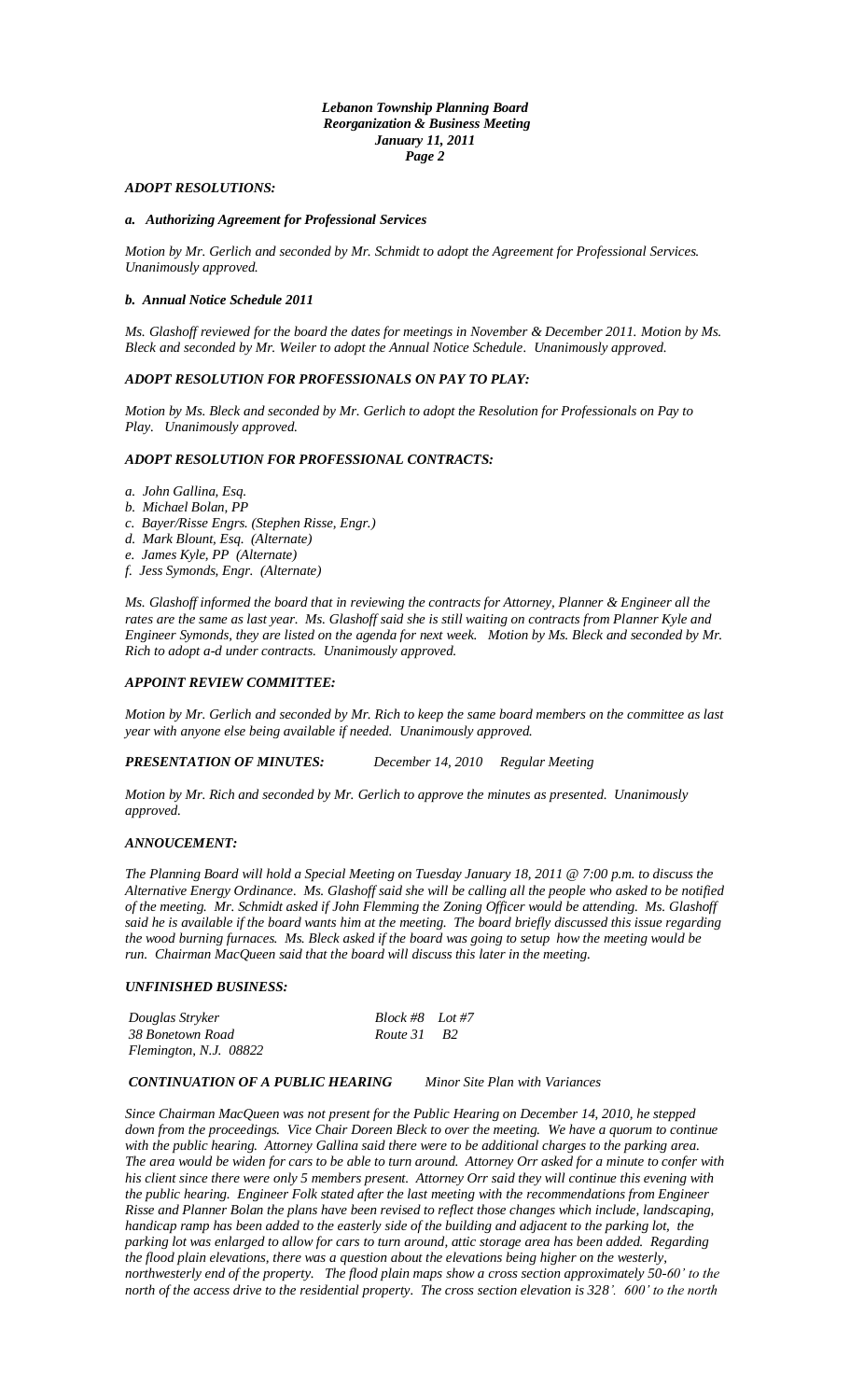#### *Lebanon Township Planning Board Reorganization & Business Meeting January 11, 2011 Page 3*

*of this cross section is an elevation of 333' . By linear approximation, this is roughly about 100', one foot increase in elevation for every 100' because there is a 6' change in elevation for over 600'. At the end of Engineer Folk's testimony, Attorney Orr asked to have the following items marked into evidence: A13- Revised Site Plan dated December 28, 2010 prepared by Engineer Folk, A14-Letter from Engineer Folk dated December 23, 2010.* 

*Vice Chair Bleck asked Engineer Risse for his comments. Engineer Risse said the landscaping along Route 31 has been added, additional gravel will be added to the parking area to level out since there was a bird bath dip in the parking area, the parking area was moved to provide a turn around area, the handicap access ramp is now shown on the plan and meets ADA requirements. Vice Chair Bleck asked Engineer Risse for his comment on Warren Newman's letter. Engineer Risse said that Mr. Newman brought up a point as part of any building permits, since they are doing renovation work in a flood plain area they would need to comply with the flood plain ordinance. This compliance is part of a pre-requisite in getting building permits. Engineer Risse reviewed the requirements that need to be addressed and complied with. Mr. Newman will need to review the plans. Engineer Risse suggested this be a condition of any approval.*

*Vice Chair Bleck asked for comments from the board and Planner Bolan. Planner Bolan said that everything has been covered by Engineer Risse and Engineer Folk. Attorney Gallina asked Engineer Risse if he was satisfied with the testing that was done regarding the septic system. Engineer Risse said they got a sign off from the County Board of Health. It is operational until such time it malfunctions. Attorney Gallina asked if they have obtained a sign off from the County Board of Health. Attorney Orr said no and then referred to the revised floor plan. Attorney Gallina had the following marked into evidence: A15- Revised Floor Plan dated December 29, 2010, prepared by Mark Zgoda*, *AIA. Mr. Stryker said there is no record in the Archives at the County Board of Health. Mr. Stryker said in the building packet he received there is an application for the County Board of Health they have to approve. Mr. Stryker said he got County Board of Health approval. Ms. Glashoff interjected saying the County Board of Health form is to show that you are not building anything over or near the well or septic system. That is what the form is for. Mr. Stryker said he got a letter from Debby Vaccarella back last August. It was noted that getting County Board of Health approval will be a condition of any approval.*

*The septic system concerns continued to be discussed. Mr. Rich said how do we know the system works since he hasn't been used for many years. Mr. Rich asked Engineer Risse to convince him that what the board is doing is appropriate. Engineer Risse said you can not simulate in one day that a septic system is functional after many years. You have to start using it again to see how it is going to work. Mr. Rich asked if Engineer Risse knows where the septic system is located. Mr. Schmidt asked how close is it to the river. Engineer Risse referred to the site plan for the location of the septic. Engineer Risse said it is at the end of the parking area. Mr. Rich said we really don't know when the septic is actually located. Engineer Risse said the septic system is under the County Health Department jurisdiction. Attorney Gallina noted that if the septic goes bad then it is the applicant's obligation to replace it. The applicant's engineer has certified*  that the test has passed and the applicant needs to get something in writing from the County Board of *Health that the system is operational and the change in use won't alter the original design per Attorney Gallina. Attorney Gallina asked Engineer Risse what would be acceptable. Engineer Risse stated there is no plumbing in the building right now. You really can't test anything without digging up the entire system. Engineer Risse said you would have to use a sewer line camera. You would be able to locate a distribution*  box and if there are laterals coming off of that. Then you could run the camera off of those laterals. Then *you would run water through the system to see if it is distributed evenly. Vice Chair Bleck asked if the County would do that. Engineer Risse said no, they would wait until something malfunction before getting involved.*

*Mr. Schmidt asked about the pruning of the shrubbery along Route 31because it could block your line of site coming out of the driveway. Holly bushes get very big per Mr. Schmidt. Mr. Weiler asked about the crawl space and the flood plain and how does that get mitigated. Engineer Risse said according to Mr. Newman who spoke to someone at the DEP, the way the ordinance is written the definition of the basement or lowest floor level is different that the building code definition. You can either fill in the basement level to the outside grade level, you can drop the outside grade level to the first crawl space level or you can put in special flood gates as part of the windows in the crawl space. These are three ways of handling this. Mr. Weiler wanted to know who makes the final determination for that. Engineer Risse said that Mr. Newman is the Flood Plain Administrator and is responsible for Townships FEMA and Flood Ordinance and the Building Dept handles it from there. Attorney Gallina said if the applicant is not happy with the findings of Mr. Newman they can appeal it to the Planning Board for variance relief. Attorney Gallina said there is a whole section in the ordinance regarding appeals etc.*

*Vice Chair Bleck said there are two things, one is the septic system and the water on the property. Ms. Bleck asked about running a camera through and checking the septic system in 6 months after it is in operation. Engineer Risse said having the system checked in about 6 months to see if it is operational and without problems. Vice Chair Bleck asked Attorney Gallina if we can have it retested after 6 months of the system functioning.*